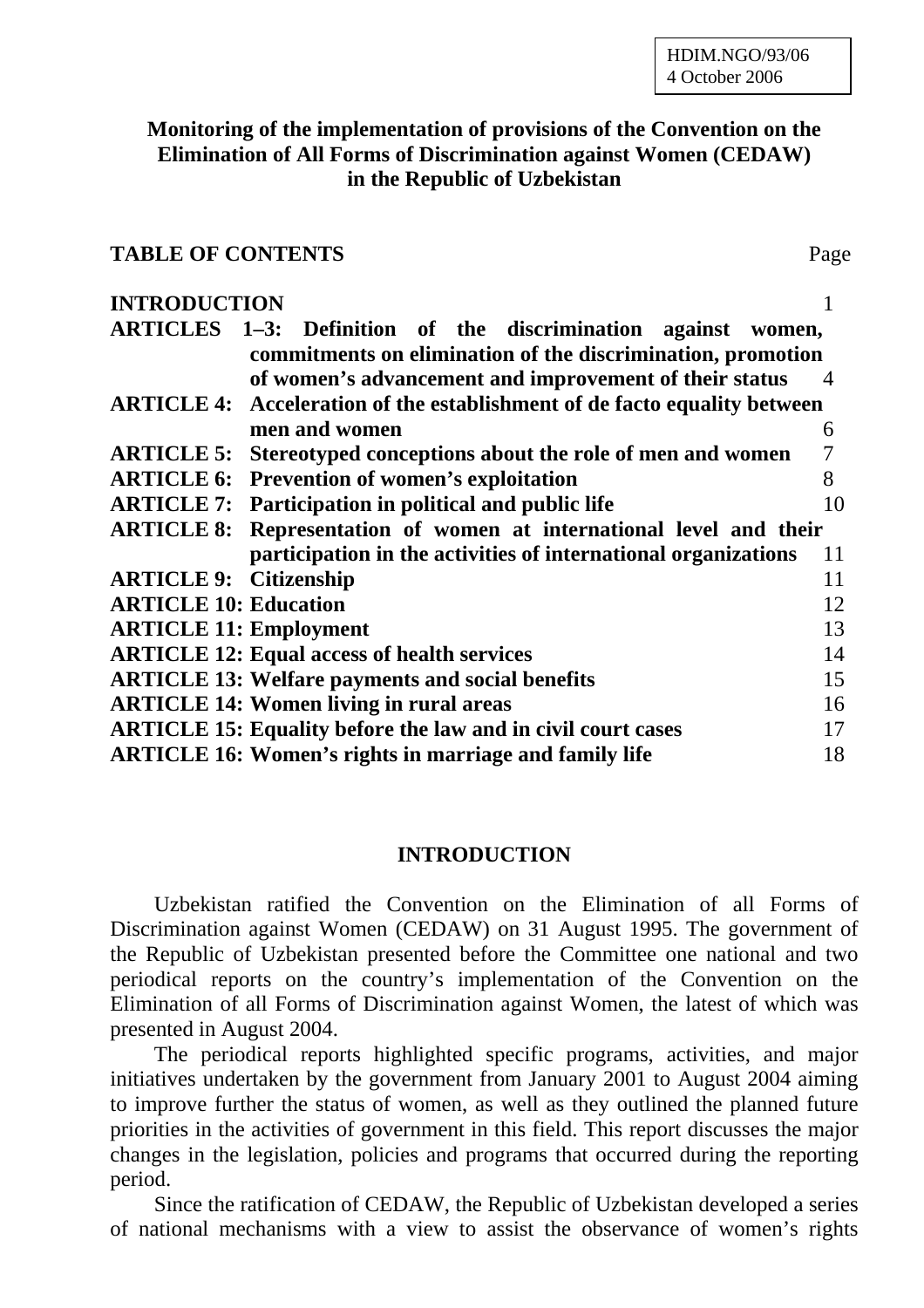outlined in the Convention. One of priority areas in the state policy of the Republic of Uzbekistan is legal, economic, and social protection of motherhood and childhood, creating conditions for improving women's social and financial status, promoting women's participation in the reforms in all areas of public life and in the country's modernization.

This policy is implemented by the means of Laws of the Republic of Uzbekistan, Decrees of the President of the Republic of Uzbekistan, government decrees, and state programs aiming to improve women's political, economic and social status. In the first place it is worthwhile to mention the mechanisms and provisions envisaged in the Constitution of the Republic of Uzbekistan on prohibition of discrimination on the basis of sex: *Article 18 – All citizens of the Republic of Uzbekistan have equal rights and freedoms and are all equal before the law without any distinction made on the basis of sex, race, nationality, language, religion, social origin, beliefs, personal or public status.*

*Article 46* – *Women and men have equal rights.* 

During the past years of independence, in the framework of implementation of the legislative acts and norms on the protection of motherhood and childhood, a complex of well-directed measures was implemented in the Republic in the following areas:

Establishment and improvement of legal framework for protection of the interests of family, motherhood and childhood taking into consideration the application of the advanced international experience;

Creation of economic conditions for consolidation of families, material welfare of mothers and children, prevention of cases of neglected children and juveniles;

Formation of healthy young families, provision of free public support at childbirth and childcare, vaccination, as well as provision of all medical services to children free of charge;

Implementation of basic education program on the national scale, envisaging 12 year universal schooling for children, allocation of substantial funds for the state scholarships for boys and girls in higher and secondary specialized educational institutions;

Ensuring the state protection of socially vulnerable groups represented by disabled children, orphans, children in low-income families;

Establishing special conditions, along with the system of ethical norms and rules with respect to family, mother, and child in the society.

Following the recommendations of the UN Committee on CEDAW on implementation of the Convention's provisions in the national legislation, a series of measures are taken in the Republic aimed to overcome the recurrence of direct and indirect discrimination against women. As for the country in general, the National mechanism for the improvement of status of women is polished up at the level of legislative and executive powers; there has been developed and actively implemented a procedure for conducting monitoring and reporting on the implementation of CEDAW provisions that outline the country policy priorities complying with the provisions of the Convention.

The National Human Rights Center of the Republic of Uzbekistan jointly with state organizations, public organizations and NGOs, developed the Draft Law "On State protection measures of equal rights and equal opportunities for men and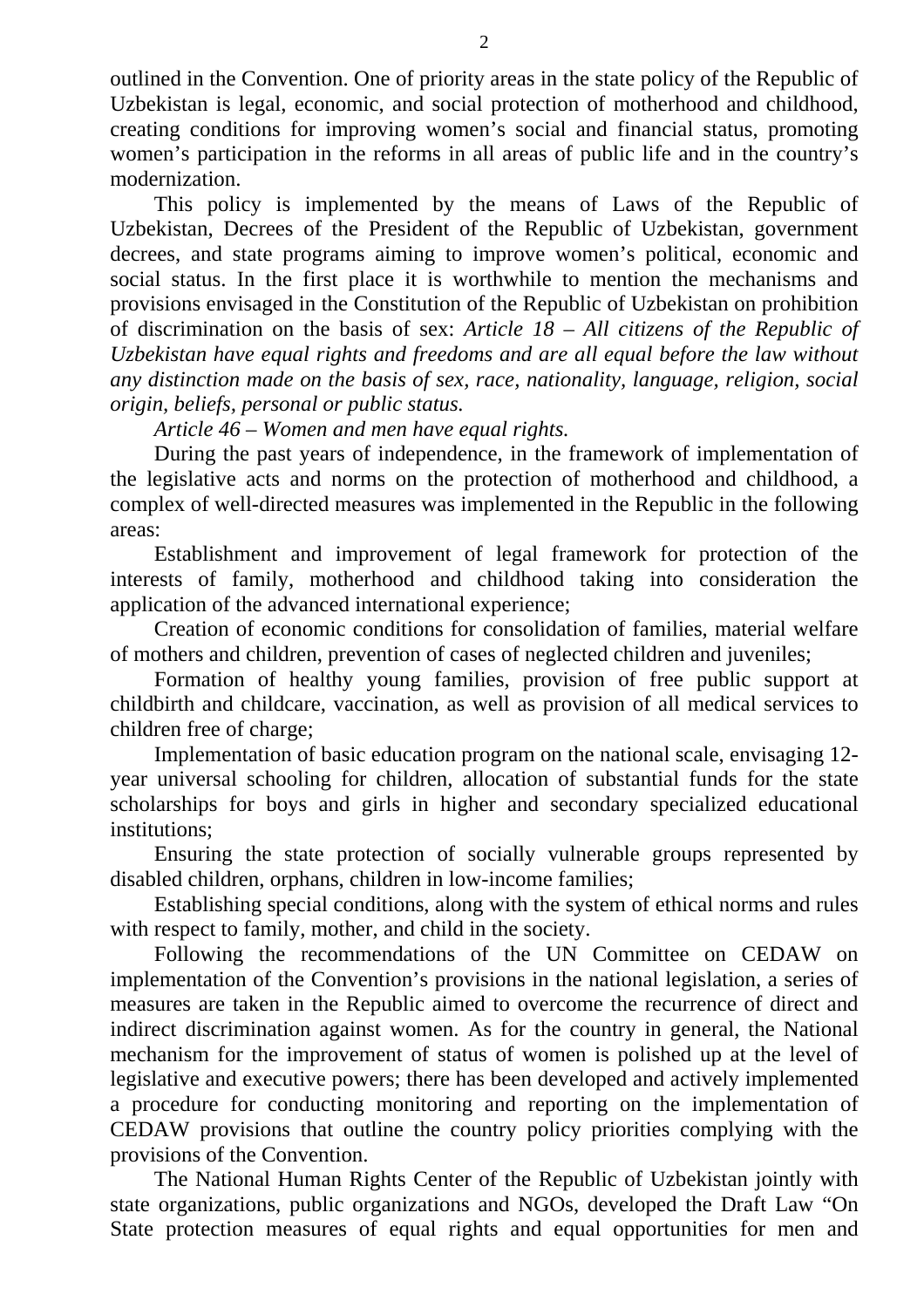women", which had passed national and international expertise and in March 2006 was filed for consideration of the Legislative Chamber of the Oliy Majlis (Parliament) of the Republic of Uzbekistan.

In 2004 the country's Parliament introduced the amendments into the Article 22 of the Law of the Republic of Uzbekistan "On elections to Oliy Majlis (Parliament) of the Republic of Uzbekistan" on 30% quota for women during the recommendation of candidates to the country's parliament from the political parties.

At present among the deputies of the Oliy Majlis of the Republic of Uzbekistan 17.5% are women in the Legislative Chamber and 15% in the Senate. In representative bodies 12.5% of total number of deputies are women at regional level, 15% at district level, and 18.1% at city level. In the executive bodies women constitute 3.4% and in the judiciary – 22.7%.

Since January 2005 a group of women-parliamentarians was actively involved in the activities of public associations and non-governmental non-commercial organizations, implemented proactive work on improving the deputies' gender awareness, lobbied the adoption of the Draft Laws "On the State protection measures of equal rights and equal opportunities for men and women in the Republic of Uzbekistan", "On charitable activities" and so on.

The Women's Committee of Uzbekistan is the largest women's organization in the Republic of Uzbekistan and it has branches in all regions of the Republic. It initiates, coordinates and implements governmental policy, programs and projects aimed to improve women's conditions.

In an effort to maintain the pace of improvement in status of women, the Women's Committee of Uzbekistan places high emphasis on five priority areas: women's employment and economic welfare; women's reproductive health and reproductive rights protection; women and their participation in social life, stressing women's involvement in executive positions and decision making; as well as women and law, where special emphasis is made on the elimination of discrimination against women; women and education, stressing the improvement of professionalism and competence. The Committee also bears the principal responsibility for participation of the Republic of Uzbekistan in international events on women's issues.

The key role of the Women's Committee of Uzbekistan and its branches is to perform the following:

• cooperate with a view to provide the government with well-considered and representative advisory services in connection with identification, development and implementation of policy reflecting the variety of opinions and conditions pertaining to women;

• reflect the entire diversity of opinions expressed by women, based on consultations with women's non-governmental non-commercial organizations, as well as other groups and organizations working on women's issues;

• Act as an intermediary in the process of information exchange between the government and women's sector;

• Analyze policy implemented with respect to particular fields representing a special interest for particular organizations;

• Create and support the effective administration mechanisms to ensure the execution of functions and duties of regional branches of the Women's Committee of Uzbekistan.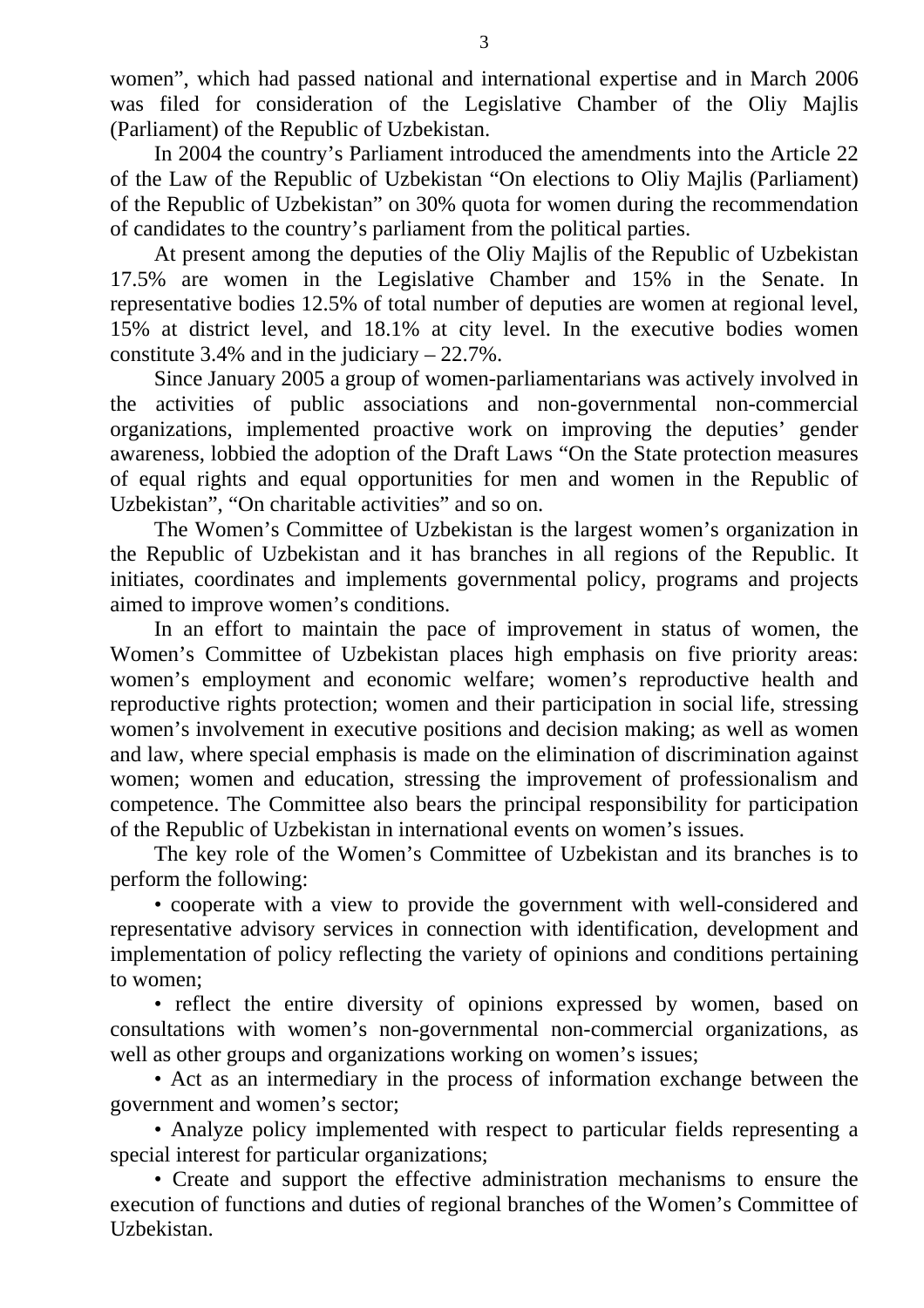In Uzbekistan there is a whole series of social, economic, political and legal instruments that assist to the improvement of status of women and to the elimination of discrimination against women.

The general principles on the elimination of discrimination are envisaged in the following:

• Family Code – *Article 2.* Equal rights of men and women in family relations;

• Labor Code – *Article 6.* Prohibition of discrimination in labor relations;

• Decree of the President of the Republic of Uzbekistan dated 2 March 1995 "On promoting women's role in state and public structuring in the Republic of Uzbekistan";

• National Platform and Action Plan on the improvement of status of women in Uzbekistan;

• National Action Plan on implementation of the recommendations of CEDAW Committee following the initial report of the Republic of Uzbekistan;

• Decree of the President of the Republic of Uzbekistan dated 25 May 2004 "On the additional measures to support the activities of the Women's Committee of Uzbekistan".

## **ARTICLES 1–3: Definition of the discrimination against women, commitments on the elimination of discrimination, promotion of women's advancement and improvement of their status**

Uzbekistan has a certain framework of legislative provisions, strategies and programs acting at the national level and aiming to improve status of women, as well as to protect their rights. Since the submission of the initial report of Uzbekistan, the institutional mechanisms on improvement of status of women continued to act and develop in the interests of protection of women's rights. All levels of the government have special national mechanisms working on distribution of information and provision of advisory services on issues concerning the status of women, as well as monitoring and evaluation of the outcomes of the state policy and programs targeted at women.

Since 1999 until nowadays the Women's Committee of Uzbekistan, the Ombudsman and the National Human Rights Center jointly with a number of NGOs have been preparing the informational materials on advancing the legal awareness of population. The purpose was to increase the awareness of women in Uzbekistan on the issues concerning human rights and their role in daily life in the Republic and the world. It aims to assist women in their fight for observance of human rights and in improving awareness of wider society about women's human rights.

 The country's people believe that the most effective and reliable way to ensure the observance of human rights and to decrease discriminative action is to raise the awareness of society about individual rights and liabilities, and by that to promote greater tolerance and respect in the society. Two times a year the Women's Committee of Uzbekistan initiates forums on the issues of implementation of the National Action Plan on Improving the Status of women, involving the representatives of ministries and departments, heads of law enforcement bodies, Ombudsman, NGOs and other interested organizations working in the field of human rights in Uzbekistan. These forums provide NGOs and other public organizations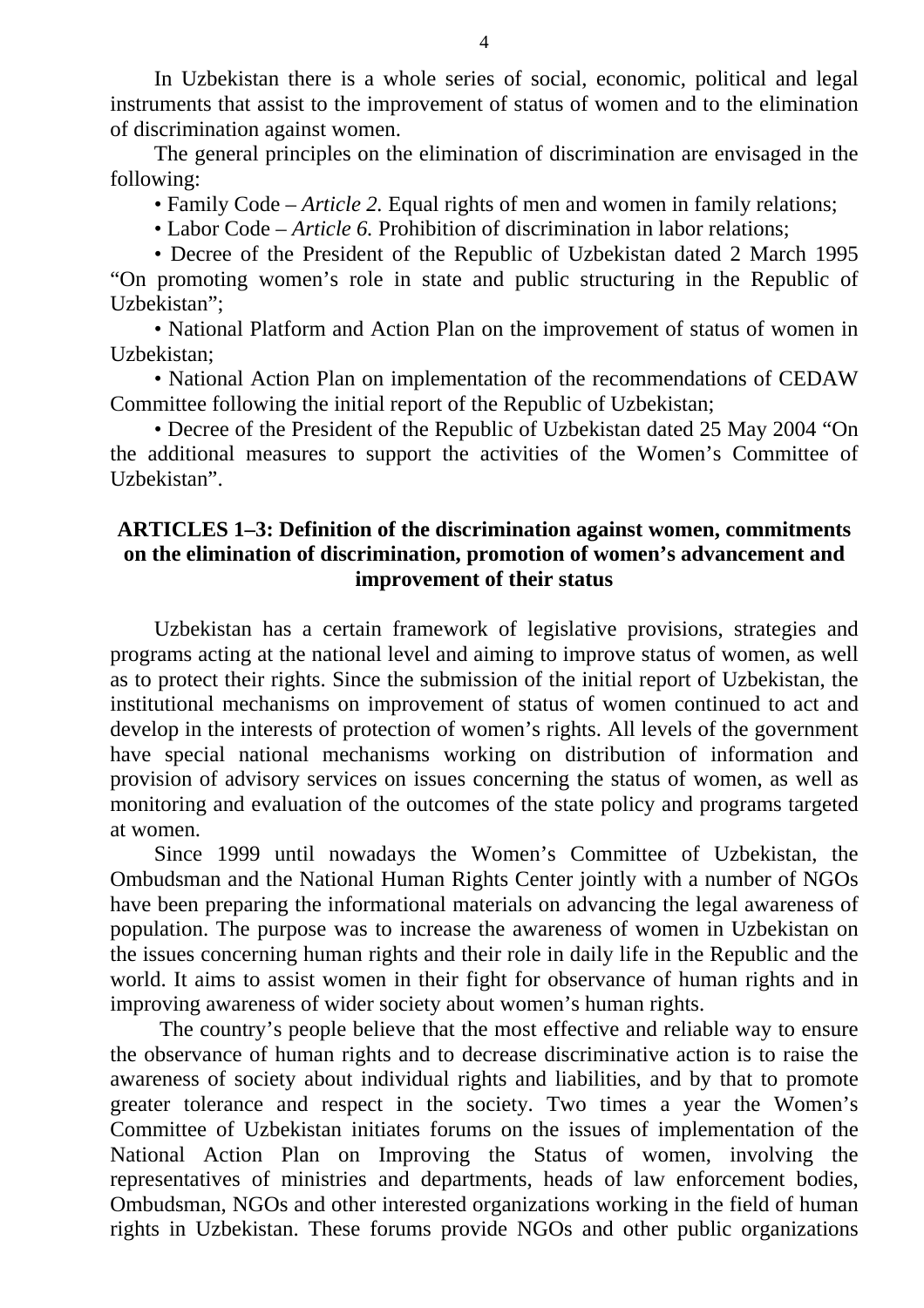with an opportunity to hear the opinions and proposals of interested partners. The forums also promote constructive dialogue between NGOs, public authorities and law enforcement bodies.

 Establishment of the Institute for Studies of Civil Society became an important event in the life of civil society of the republic. One of priority areas in the activities of this Institute is to study the issues of more active involvement of women in the formation of civil society, as well as the establishment of the National Association of Non-governmental Non-commercial Organizations of the Republic.

In an effort to eliminate patriarchal stereotypes about women's role in the society and family, under proactive cooperation between state, public and nongovernmental sectors, relevant spiritual awareness-raising and informationaleducational campaigns are carried out among civil servants, law enforcement personnel, mass media, leaders of youth, women's, religious organizations, and national cultural centers.

In the framework of the aforementioned campaigns the mobile theatre studios, radio- and television trainings, talk shows and round tables are organized on the topic "Uzbekistan on the way to gender equality in light of Beijing Platform and Action Plan, Convention on the Elimination of all Forms of Discrimination against Women and Millennium Development Goals". Trainers and volunteers were trained on the issues of further promotion of gender equality. In August 2004 the Women's Committee of Uzbekistan organized and held the national conference on improvement of National Mechanism for Improving the Status of Women. In order to participate in the conference and exchange knowledge and expertise, the activists of women's committees and other NGOs, citizens' self-governance bodies, civil servants, intellectuals and entrepreneurs were invited from all regions of the country. The conference made positive contribution into the development of effective methods for achieving positive results in all areas of women's social support.

With a view to increase the awareness of parliamentarians, civil servants, mass media staff and NGO activists, statistical books with the main gender indicators have been published once in every two years since 1998. The latest such statistical book was published in Uzbekistan in 2005, under the title "Gender equality in Uzbekistan: Facts and Figures. 2000-2004". It provided relevant information in the context of gender both for the country as a whole and at regional level. The statistical book demonstrates diagrams indicating the dynamics in gender statistics based on 176 indices reflecting various aspects of gender development and gender balance (information on this publication is available at the following web-site [http://www.cer.uz/index.php?lang=2&menu=114\)](http://www.cer.uz/index.php?lang=2&menu=114). This publication is targeted at a wide circle of users – public authorities, staff of academic institutions and public organizations, professors and other interested individuals. The publication was prepared by the State Committee on Statistics of the Republic of Uzbekistan in cooperation with the Women's Committee of Uzbekistan, using the data obtained from the ministries, departments and public organizations.

In 2000 the awareness-raising campaign made a start under the title "Increasing the gender sensitivity of civil society of the Republic of Uzbekistan in the issues of violence against women". It framed the preparation of informational package, organization of seminars and round tables with the leaders of women's, youth and religious organizations, as well as mass media. The mobile theatre studios organized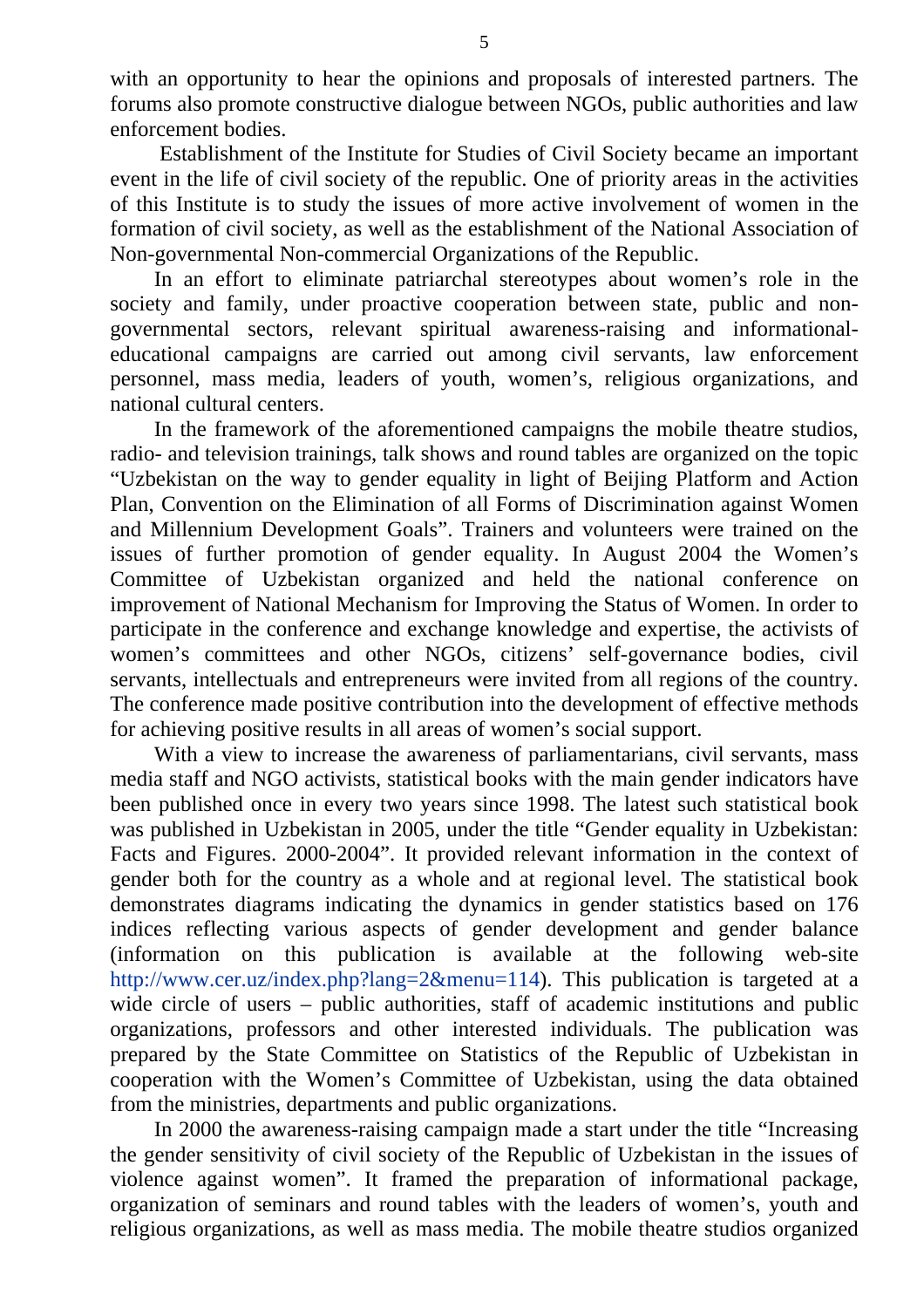in the framework of the campaign do currently cooperate with the bodies of central administration and local self-governance on a permanent basis, as well as demonstrate their performances to wider audience, especially in rural areas.

In 2001-2004 the Women's Committee of Uzbekistan jointly with the Ombudsman and a number of NGOs developed a package of informational resources ("Handbooks" and "Guidelines") for educating the staff of public institutions on the promotion of gender issues – for providing methodological support in the implementation of programs on observance of women's equality.

At the same time, in spite of the recommendations of the Committee on the Elimination of Discrimination against Women, the national legislation does not provide a clear definition of the term "discrimination against women". This issue is a subject of current targeted activities of the parliament, implemented jointly with women's non-governmental organizations, broader community and scholars.

# **ARTICLE 4: Establishment of de facto equality between men and women**

 Women achieved equality to men in a number of sectors of Uzbekistani society, in particular, in equalizing the number of men and women graduating from basic schools and entering universities, especially on legal and medical majors. Remarkable positive shifts have been observed in a series of areas of public life where women were usually underrepresented. For example, in the area of vocational and technical education, in executive positions in public service and at the level of decision making.

 With a view to accelerate the establishment of de facto equality between men and women, the government supports measures ensuring the consideration of gender issues in all fields of activities undertaken and assists the development of solutions for specific gender-related issues. The governmental policy lies in ensuring the support of measures taken in the area of education, aimed to change the thinking stereotypes, as well as in the implementation of initiatives directed towards the achievement of specific results. This particular approach, rather than establishment of abstract quotas and target assignments, is the most effective way to ensure equality between men and women.

In March 1995 following the initiative of the Head of the State a position of Vice Premier was introduced in the Cabinet of Minister, to administrate the Structure on Social Protection of Family, Motherhood and Childhood. (By doing that the government strives to increase the representation of women in decision making bodies). All relevant letters, appeals and applications addressing the government are usually passed for consideration of the aforementioned Structure. Relevant positions of Deputy Hokims were established in regions, districts and cities. New institution of public administration plays a key role in consulting the government on the issues of development of strategies and policies in the fields that are vitally important for women.

In 2000 the Women's Committee of Uzbekistan in close cooperation with NGOs and other major interested parties developed the National Action Plan for the implementation of Beijing Platform and Action Plan until 2005 on execution of the recommendations of the Special Session on Women's Status of the UN General Assembly ("Beijing+5"). "Beijing+5" is directed towards current activities and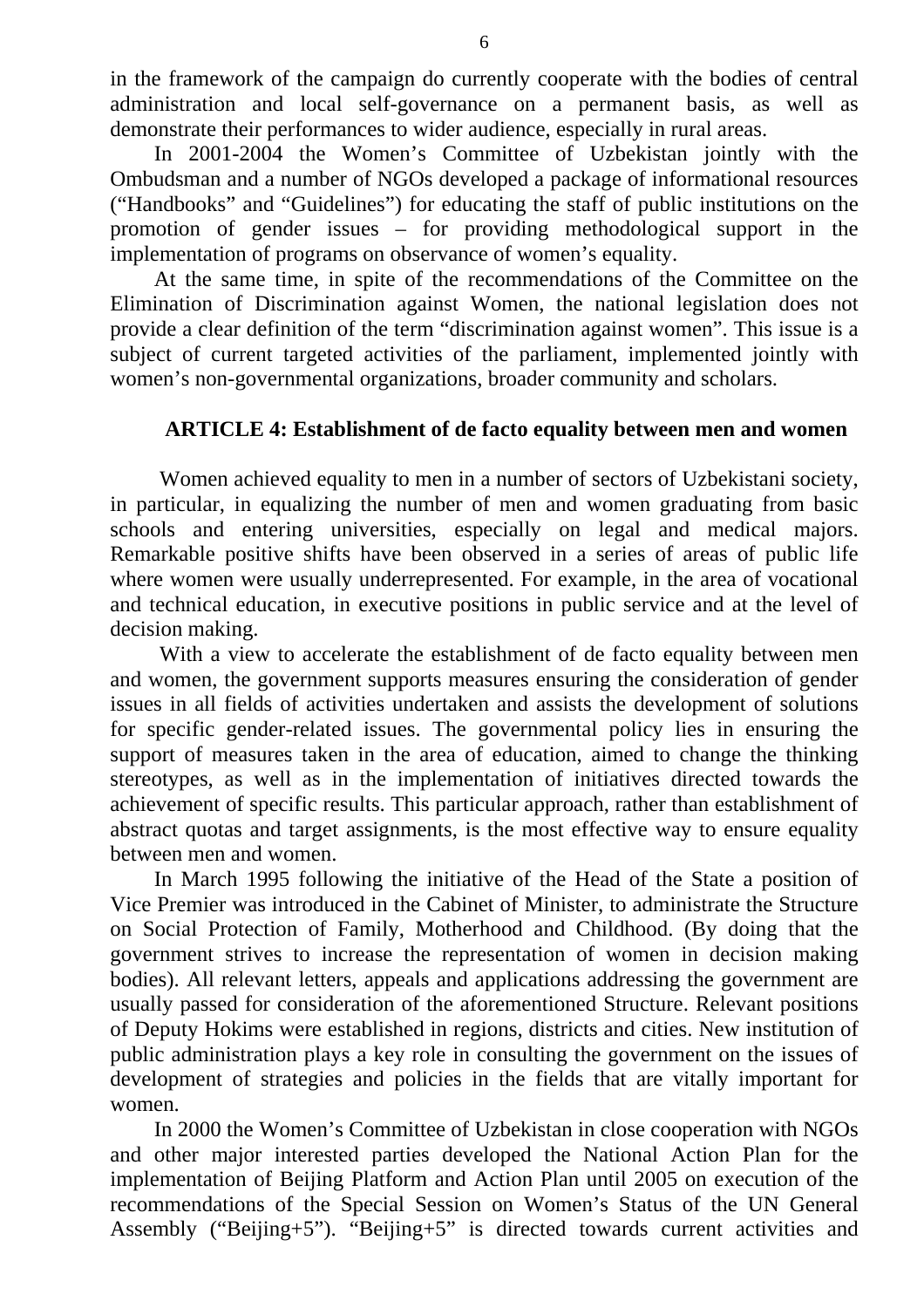progressive initiatives – such as establishment of social partnership involving the bodies of public administration, local self-governance, mass media, entrepreneurs and NGOs.

At the same time, the Draft Law "On the State protection measures of equal rights and equal opportunities for men and women in the Republic of Uzbekistan", filed with the country's parliament by the National Human Rights Center of the Republic of Uzbekistan, is still under consideration.

#### **ARTICLE 5: Stereotyped conceptions of the role of men and women**

 After the presentation of the first National Report of Uzbekistan and following the recommendations of the Committee on the Elimination of Discrimination against Women, the country has witnessed proactive activities supporting the initiatives directed towards the elimination of stereotyped conceptions of the role of women and men, impeding women to fully expose their creative and spiritual potential. The implementation of priority objectives of the National Platform and Action Plan is targeted towards the elimination of stereotyped conceptions of the role of women and men that have fatal consequences.

The Women's Committee of Uzbekistan holds quarterly round table meetings with the interested ministries and departments to discuss the issues concerning the implementation and monitoring of the National Platform and the Action Plan, including the issues on the elimination of gender stereotypes. Manuals on gender education course were prepared for educational institutions.

In general it can be stated that at present there are all necessary measures and efforts undertaken in the Republic with a view to form in the public mind a modern democratic understanding of the role of men and women in the political, socioeconomical, and humanitarian development of society.

One of the ways to change understanding and established stereotypes within the people is their awareness-raising and education. "Informational starvation" largely affects rural population. That is why a foreground objective of the state enterprises, institutions and organizations, mass media and NGOs of the republic is to increase the legal awareness and gender sensitivity of the Uzbekistani people. In order to achieve this objective a research project under the title "Studies into more active involvement of women in the formation of civil society", implemented by the Institute on the Studies of Civil Society, holds a series of continuous seminars. They are dedicated to the alteration of current social and cultural models of behavior for men and women aiming to eliminate prejudices and stereotypes about the traditional roles of women and men in the society.

With the assistance of public administration bodies, NGOs of the republic organized and held debates, discussions, round tables, forums, seminars, games and trainings among youth on the topics related to gender sensitivity, with a view to alter the established patriarchal stereotypes and approaches to the role of girls and women in the society.

#### **Image of women in mass media**

In accordance with the Article 29 of the Constitution of the Republic of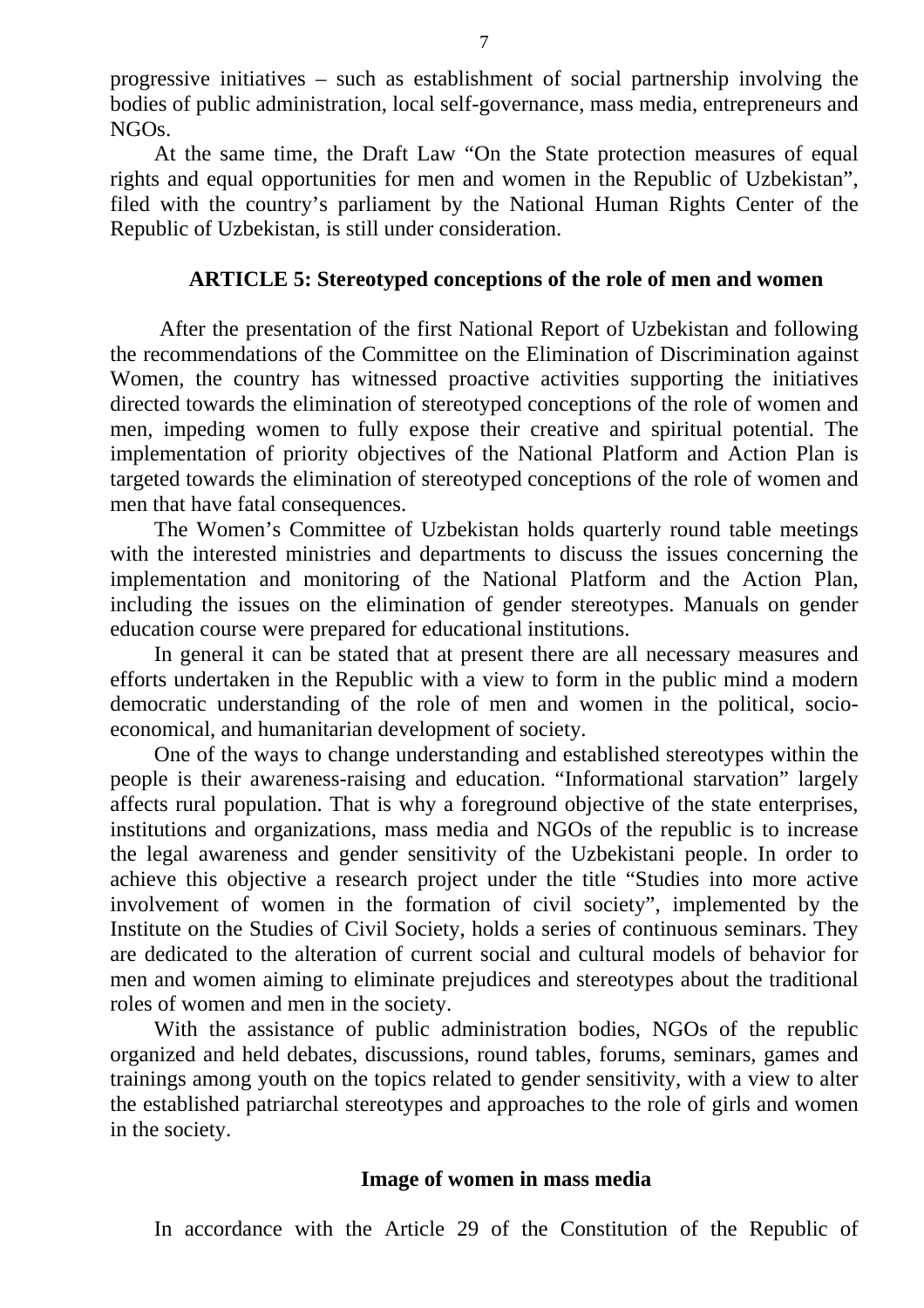Uzbekistan, "Everyone has a right to freedom of thought, expression and belief. Everyone has a right to search, obtain and distribute any information, except for that against the existing regime and in case of other exceptions envisaged by the Law. Freedom of opinion and its expression may be restricted by the Law, for the reason of state or other secret".

The Constitution guarantees that mass media conduct its activities freely and without censorship. At the same time, the Constitution envisages the responsibility for the authenticity of circulated information.

Five laws and a whole series of by-laws were adopted in the Republic, regulating the activities of mass media, legally securing the rights and responsibilities of journalists. In accordance with those, as well as following the foreground priorities of the National Platform and the Action Plan, a comprehensive work on reflecting the image of new woman of Uzbekistan is implemented in mass media outlets, culture and art of the country.

With a view to promote the status of women in modern society, to secure the protection of women's honor and dignity, arrangements were made to publish special women's newspapers, magazines and other editions – their number grew from 5 to 20 since 2001. A series of radio and television programs dedicated to women's issues were created; a unified program on involving the civil society into discussions about gender issues for all types of mass media was developed.

Mass media widely explains both women's rights and responsibilities, and the national and international legislation in the area of equal rights and equal opportunities, other issues of society's gender awareness; scientific and journalistic articles are published; a popular "Encyclopedia for Women" was published.

However, one of the shortcomings of how mass media illustrates women's topics is in the insufficient compliance of publications and programs with the modern gender approaches. In particular, it is a question of such criteria and principles of work as equilibrium, competence and informative nature. As such, the analysis of certain television programs demonstrated that the emotional factor of the program dominates over the informational factor, content and balance of views. Quite often we can point to the lack of serious and comprehensible commentaries by specialists and experts in various fields. Oftentimes the references to an opinion of certain expert do not ensure a general persuasiveness of the overall presented material.

The system of professional training of journalists working on women's topics requires serious improvement. The individual recommendations of journalists, based on their opinion alone, disaccord with the legally secured women's rights, and bear subjective nature, not substantiated by a deep knowledge of the matter. Meanwhile, the journalist must refer to the commentaries and advice of competent experts using the data provided by organizations dealing with these issues.

## **Article 6: Prevention of women's exploitation**

In Uzbekistan the trafficking in women and sexual slavery of women and girls is viewed as one of the forms of violence and gross violation of women's rights, and is regarded as a criminal offence. The public opinion recognizes that the trafficking in human beings is a transnational criminal activity requiring coordinated efforts from all international community for its elimination. In this connection the government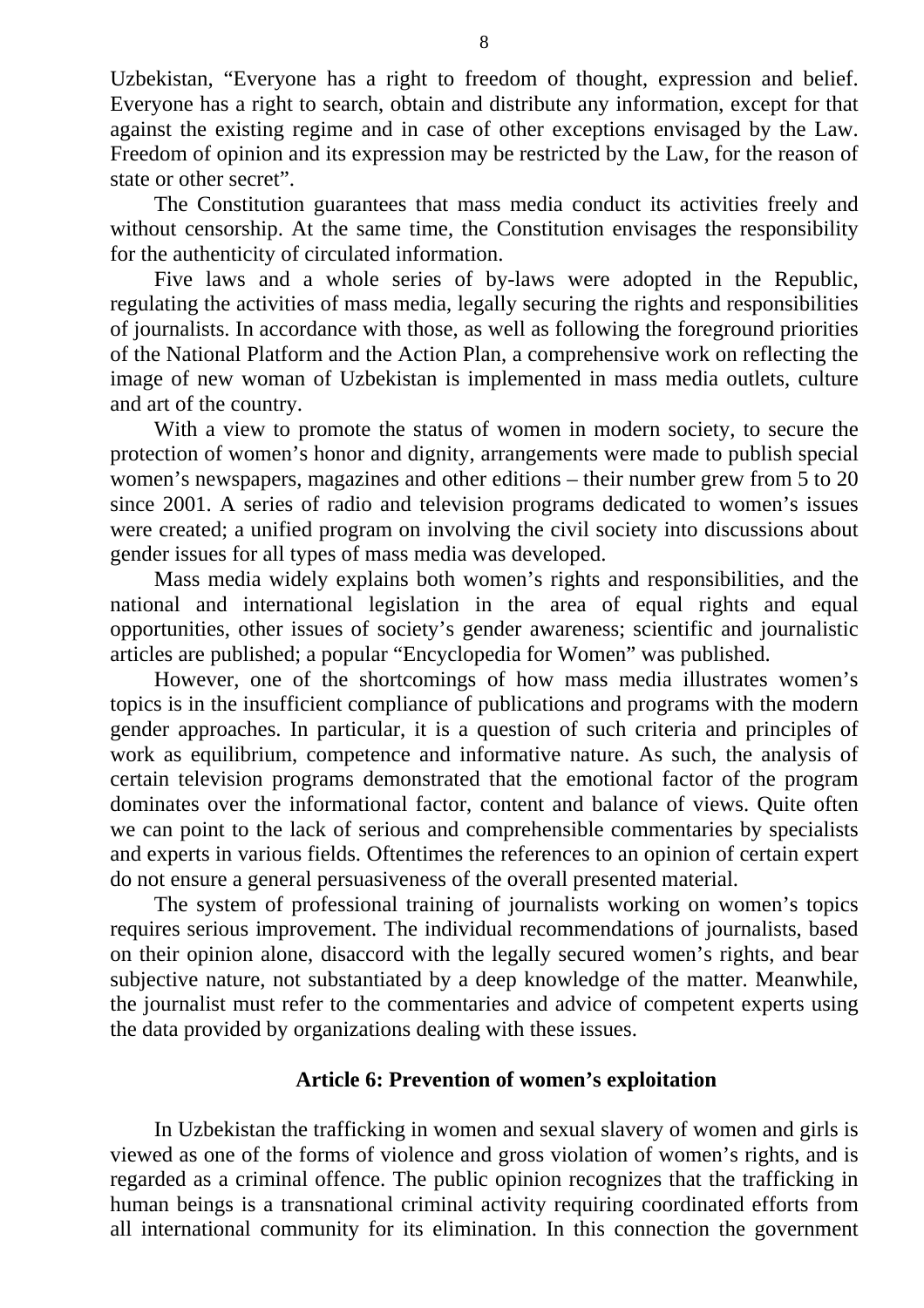calls for close cooperation with other countries (with regional partners in particular) in their fight against this terrible phenomenon.

A special concern in the country is given to the reported cases of trafficking in women. For the most part and as a rule, the girls go abroad under the guise of tourists through the tourist firms. They are recruited abroad as waitresses, housemaids etc. It is not rare that young women are repeatedly re-sold to other owners. Women arriving abroad in this manner oftentimes do not have any identification documents or have the forged ones. Illegal status aggravates their stay on the territory of a country and complicates the provision of assistance by the Ministry of Foreign Affairs of Uzbekistan.

Since 2001 besides the state organizations, non-governmental organizations also started conducting activities in the area of increasing the awareness of young girls and women on the issues of trafficking in women for the purposes of sexual exploitation. During this period a series of programs were created on youth radio and television channels; talk shows were organized, as well as live question-and-answer sessions on the topic of trafficking in human beings were held. Discussions, seminars, and round tables are held in the educational institutions and labor collectives to explain the risks of illegal labor migration. NGOs, in their part, jointly with the state and law enforcement organizations have published bulletins and brochures in large amounts on the given matter, to be distributed within larger groups of population, especially youth. Public associations conduct preventive activities on the issues of illegal labor migration in close cooperation with the law enforcement personnel, other interested ministries and departments.

"Telephone hotlines" were established in all regions of the Republic, providing 24-hour, free of charge and anonymous consultations on the risks of illegal employment abroad. One single example can ascertain the proactive work of nongovernmental organizations on the prevention of illegal export of people for sexual exploitation: from November 2002 until July 2003 only one NGO received more than 3,000 telephone calls on their "hotline". All people who called were provided with competent consultations.

 As many as 24,190 telephone calls were received from January 2004 to January 2006 on the "hotlines" concerning all issues related to illegal labor migration. NGOs of the Republic jointly with the law enforcement bodies prevented 27 cases of illegal trafficking of people for the purposes of sexual or other exploitation, out of which 22 were women and  $5$  – men. During the past two years necessary assistance was provided with a view to return 500 victims of trafficking to Uzbekistan. The Rehabilitation Center was established for this group of people, where shelter and rehabilitation services were provided to more than 90 young women; medical and psychological support was delivered to 152 victims. All victims in the Rehabilitation Center are provided with legal and other required assistance.

NGOs jointly with the state organizations produce documentaries, popular short videos, aimed to prevent trafficking in human beings. NGOs engage in active cooperation with NGOs from other countries on prevention of illegal labor migration and return of trafficking victims to their homeland. For example, jointly with Israeli NGO "Woman for woman" and relevant ministries of these two countries, assistance was provided to return more than 230 young women to Uzbekistan.

Jointly with the Foundation for Women 12 young women were returned from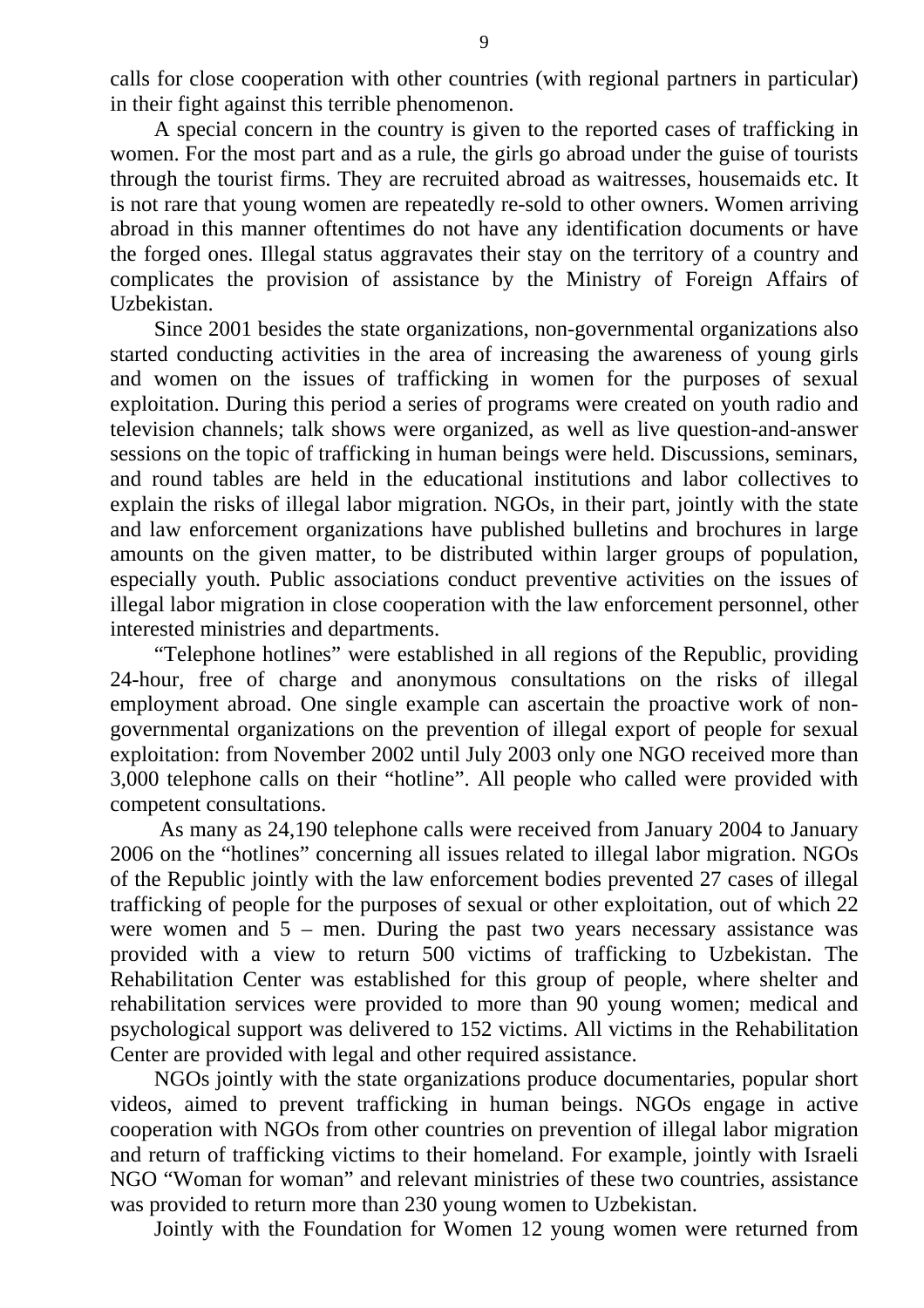Thailand to their homeland. During the past two years over 350 legal proceedings were instituted; 229 people were brought to criminal liability.

At the same time the national legislation, namely the disposition of Article 135 of the Criminal Code, does not yet cover the whole spectrum of issues in prevention of trafficking in human beings and protection of trafficking victims, especially women. Non-governmental organizations initiate the consideration of these issues in the country's parliament.

#### **Article 7: Participation of women in political and public life**

Participation of women in public and political life is one of the most important instruments in the achievement of gender equality. Ensuring the active participation of women in administration and at the level of decision making is one of the foreground objectives. Since 1996 the government livened up the activities on increasing the number of women appointed to the high rank positions in administrative bodies and decision-making authorities.

Since 2002 the state, public and non-governmental organizations jointly with mass media outlets carried out activities on improvement of the national mechanism for incorporation of gender equality in all spheres of public and social life.

At the same time the representation of women at the level of executive bodies yet does not fully correspond to a high level of their professional background and occupational activity (share of women on the executive positions at local level is about 4%).

## **Participation of women in non-governmental non-commercial organizations (NGOs)**

Non-governmental non-commercial organizations, and, first of all, women's organizations, make significant contribution into the development of civic initiatives, including those related to increasing the role of women in various spheres of society life. Their number increases year by year – from 2 NGOs in 1991 to 84 NGOs in 2006, working in all regions of Uzbekistan.

Women's NGOs proved that they are the most active among non-commercial organizations, and effectiveness of their activities was mainly determined by the acuteness of transition period problems and objectives for overcoming those. Women in rural areas were largely dedicated to performing economic projects – establishment of small enterprises, micro-crediting, creation of credit unions, promotion of marketing for development of handicrafts and so on.

Urban women were focusing on educational programs, including those for rural women, publishing activities (bulletins, brochures, study guides on civil education, agitation posters), research projects, foundation of crisis centers and so on. The aforementioned projects were initiated for involving women in economic and public sphere. Important factor here was that these programs were both developed and administered by women.

NGOs have two objectives: current and long-term. The former was directed towards the provision of assistance to orphans, support of families that lost their bread-winner, support of the disabled and their families.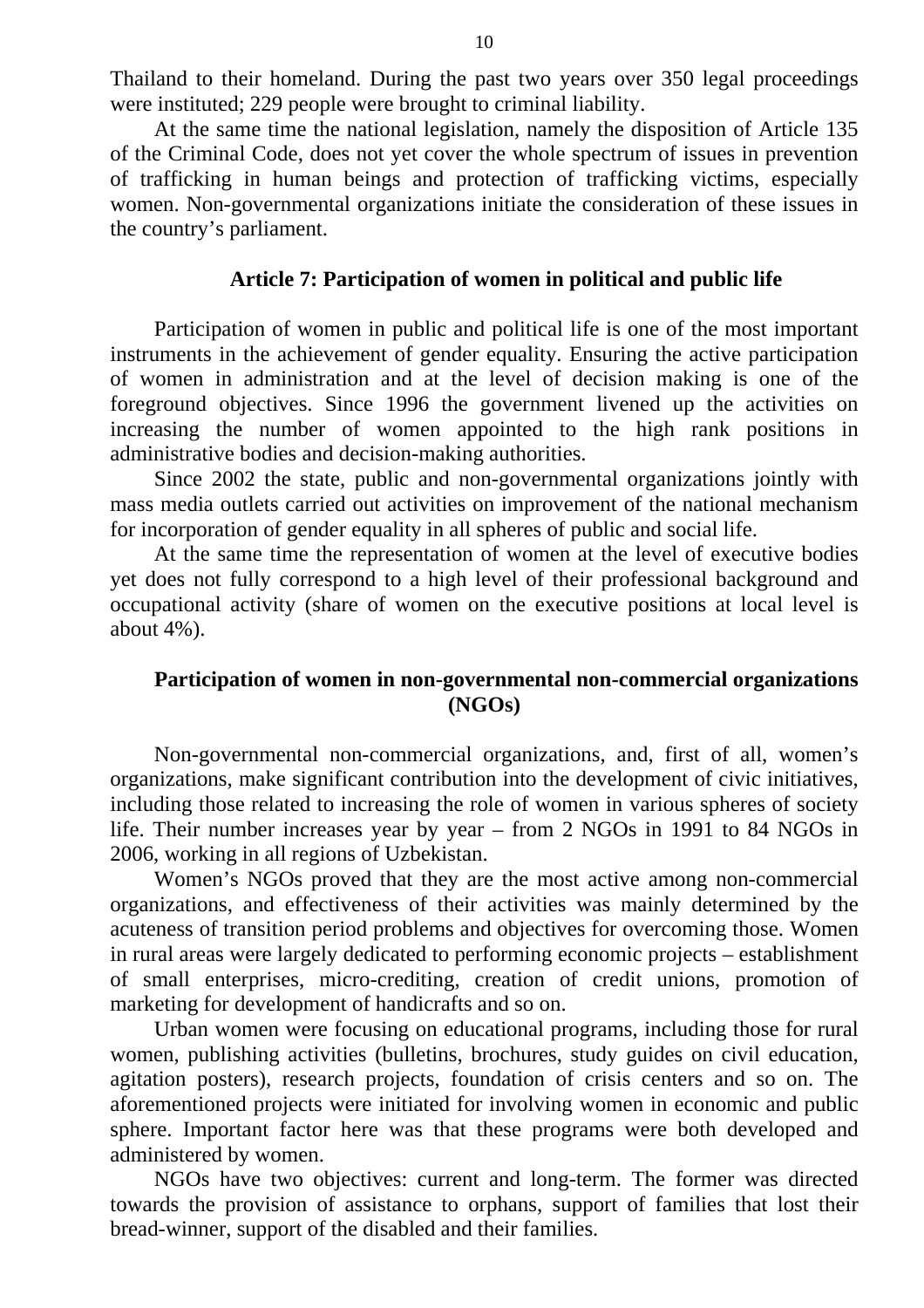The latter objective lies in the protection of civil and political rights, civil and legal education, training of women-leaders, women's socialization and so on.

Subsequent to the growth in quantitative parameters, the qualitative changes occurred in the activities of women's NGOs. During the very first years of their activities, NGOs mainly cooperated following a vertical principle: donor – NGO – target group. Afterwards, there appeared a necessity to cooperate horizontally. This included round tables, conferences, seminars, corporate projects. NGOs provide women with an opportunity for self-fulfillment through the engagement in proactive work.

Unlike political parties, NGOs cannot engage in any political activities. However, this does not mean that they cannot participate in livening up the country's political life and in assisting in the involvement of people into politics, as well as in promoting their interests in the upper layers of administration. In contrast to political parties that usually stand against each other, NGOs may cooperate with several political parties simultaneously. It is more common among women, rather than among men, not only to strive for leadership, but to desire achieving consensus between the opposite views. Perhaps, these differences in motivation of men and women for leadership actually allocated the areas of their concentration in the country's public and political life. All these facts prove that non-governmental organizations and movements can assist to the broader participation of people in the country's political and public life.

## **Article 8: Representation of women at international level and their participation in the activities of international organizations**

Since 1991 the representatives of Uzbekistan participated in a number of international forums – the Fourth World Women's Conference (Beijing, 1995), Sessions 43-50 of the Women's Commission of the United Nations Organization (New York, 1996-2006); Special Session on Women's Issues of the United Nations' General Assembly ("Beijing+5", New York, 2000).

 The country's government took a number of measures aimed to ensure a wider participation of women's NGOs in international activities. In particular, in the framework of preparation to a special session "Beijing+5", the Women's Committee of Uzbekistan established a partner network with NGOs, organized trainings and events to assist effective participation of NGOs in the activities of the UN and other international organizations.

 Women-parliamentarians and women's NGO leaders of Uzbekistan participate in meetings, conferences and trainings organized by the OSCE, World Bank, Asian Development Bank etc.

#### **Article 9: Citizenship**

The legislation of the Republic of Uzbekistan in the area of citizenship does not envisage any discrimination made on the basis of race, color, sex, language, religion, political or other beliefs, national and social origin, or property status. Women are provided with rights equal to men with respect to acquisition, change or retaining of citizenship. Neither marriage to a foreigner, nor change in a husband's citizenship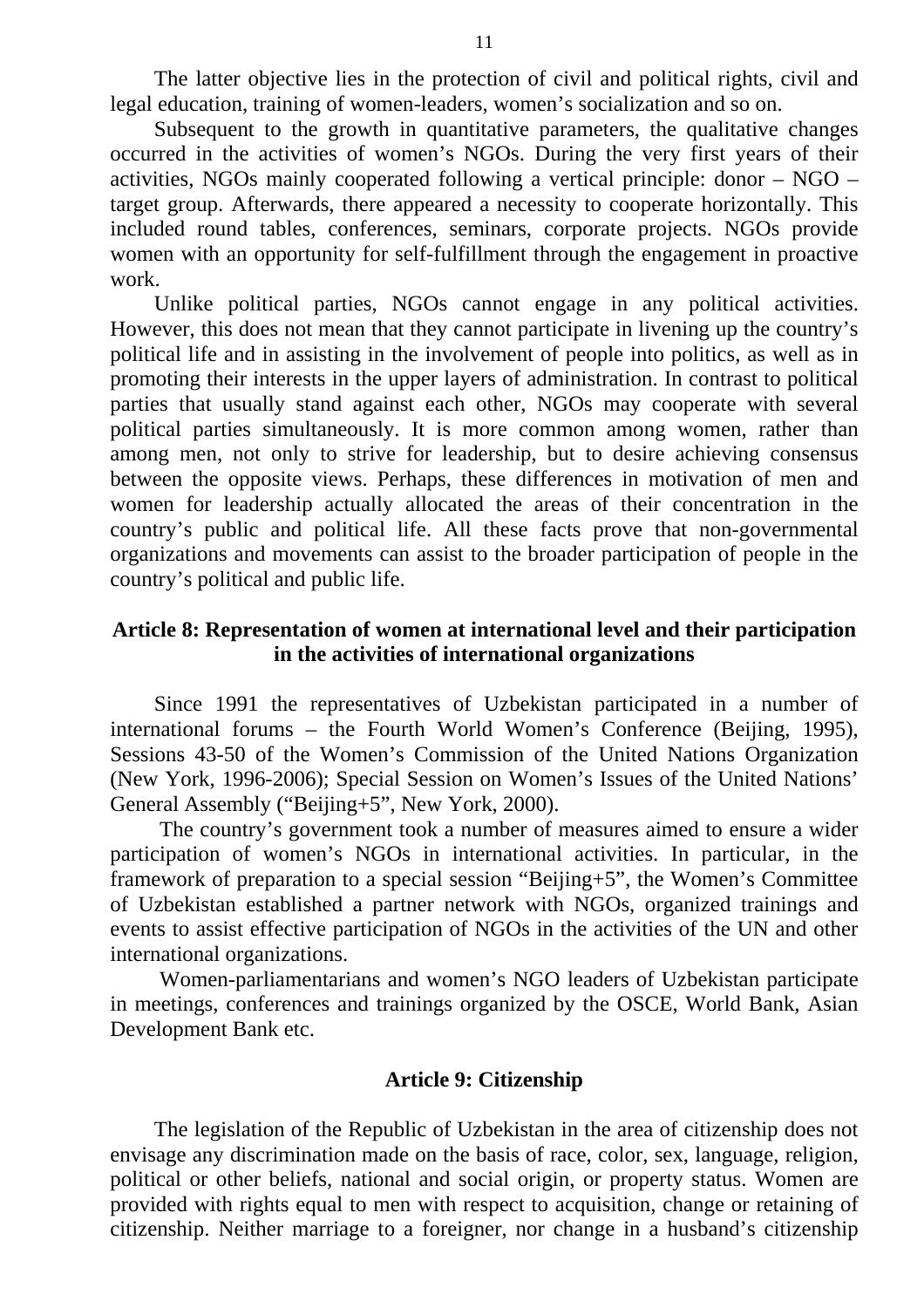entail automatic change in a wife's citizenship, make her a stateless person and force her to acquire her husband's citizenship.

#### **Article 10: Education. National objectives in the area of education**

 The special National Program for Personnel Training was developed and has been implemented in the country. Conditions were created in Uzbekistan for women to obtain education and increase their qualification. Every second specialist having higher or secondary education is a woman. Gender equality in the educational sphere is secured by the Constitution of the Republic of Uzbekistan, Article 46. The main principles of the country policy in the area of education at modern stage are the following:

- Humanistic, democratic nature of education and training;

- Continuity and succession of education;

- Mandatory nature of basic secondary and accessibility of secondary specialized, vocational and higher education;

- Accessibility of education within the state educational standards;

- Encouragement of learning, talent.

A peculiar feature of Uzbekistan's social development is a rather high level of education and absolute accessibility of basic secondary education to all citizens of the Republic, regardless of sex. It is widely acknowledged that the country's population is almost absolutely literate.

The system of continuous education was introduced in the Republic. The Law on Education was developed and adopted (1997), envisaging equal rights for women and men in terms of choosing profession and obtaining education in any educational institution. Organizational basis was created and a complex of norms and legislative acts was adopted in the framework of implementation of the National Program of Personnel Training; the state educational standards were approved and adopted, along with the state requirements to all types of education.

New generation of textbooks was developed and published for basic secondary and secondary specialized, vocational education; packages of methodological guides and recommendations for the teachers in pre-school institutions, basic schools, academic lyceums and vocational colleges were prepared.

The network of schools is expanding; new types of educational institutions – academic lyceums and vocational colleges – were established and put into operation. By the beginning of the academic year 2004-2005 as many as 65 academic lyceums and 827 vocational colleges were operating in the educational system of the Republic. 30.5 thousands students were learning in the academic lyceums, out of which 35.9% were girls. Vocational colleges provided education to 757.6 thousands students, including 47.3% of girls. As many as 2.6 thousands teachers were employed in the academic lyceums of the Republic, of which 76.2% were women. Vocational colleges had 40 thousands teachers in the staff (59.5% of which were women).

 The system of higher education of the Republic is represented by 63 higher educational establishments. The number of students in them is 263.6 thousands. Out of the total number of students in higher educational institutions 40.7% are women.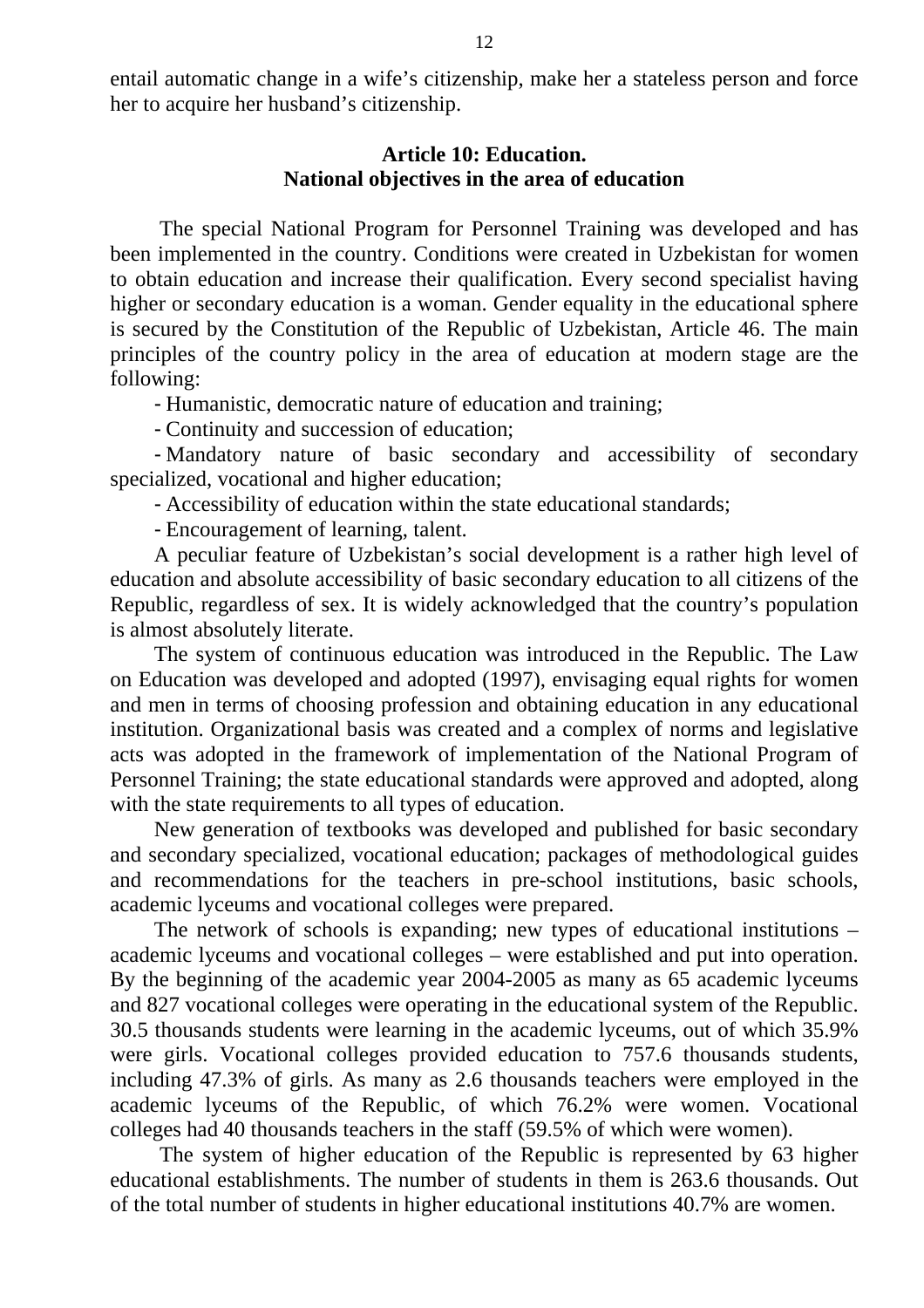Starting from the academic year 1999-2000 the higher education system of the Republic has been making a transfer to a multi-level system. Specialists have been trained taking into consideration the international standards in the area of education. In accordance with them the higher education now has two traditional levels: bachelor's course and master's course. The number of students enrolled to the bachelor's program in the academic year 2004-2005 made 54.2 thousands, 44.2% of which were girls. Among the students enrolled to the master's program 34% were girls. In the Republic of Uzbekistan the educational system in general covers 7.3 million students, including 3.5 million women, which makes 48.2% of the total number of students.

The choice of major of studies greatly varies between men and women in educational establishments. Girls prefer education, healthcare, while boys give their preference to industry, agriculture, construction etc.

 Targeted activities are implemented in the Republic for general and professional training of talented children and youth abroad. Special foundations and programs are created for these purposes. Uzbekistan has adopted the Program for the Support of Basic Schools; total expenditure on education is about 8% of GDP (as to this indicator, the Republic is close to the leading countries of the world).

#### **Article 11: Employment**

The legislation of Uzbekistan prohibits any discrimination on the basis of sex and envisages a comprehensive system of measures on protection of women's rights on the labor market.

The Labor Code of the Republic of Uzbekistan secures legal mechanisms for social protection of women in the field of employment. As such, in accordance with the Article 68 of the Labor Code, the state provides additional protection measures to: individuals in need of social protections, those facing difficulties in search of job and unable to compete on the labor market on equal conditions (including single parents and parents having many children under the age of 14, or disabled children); young people that just graduated from the educational institutions; disabled persons and individuals in pre-retirement age; specialized enterprises, including enterprises for disabled persons. In line with the Article 224 of the Labor Code it is prohibited to refuse women in employment and decrease their salary for any reasons related to pregnancy or availability of children. Individual articles of the Labor Code of the Republic of Uzbekistan provide additional benefits and protection measures to women with children.

 In accordance with the national legislation of Uzbekistan women get equal pay with men for equal work. The Ministry of Labor and Social Protection of Population jointly with the Council of Ministers of the Republic of Karakalpakstan, regional Hokim's Offices and Tashkent City Hokim's Office are responsible for ensuring equality in the field of employment and the elimination of discrimination. Individual articles of the Labor Code emphasize the additional protection measures for women and individuals busy with family duties: Article 224. Protection measures at employment of pregnant women and women with children; Article 225. Occupations where the application of women's labor is prohibited; Article 226. Transfer of pregnant women to less difficult work and work that does not allow for the effect of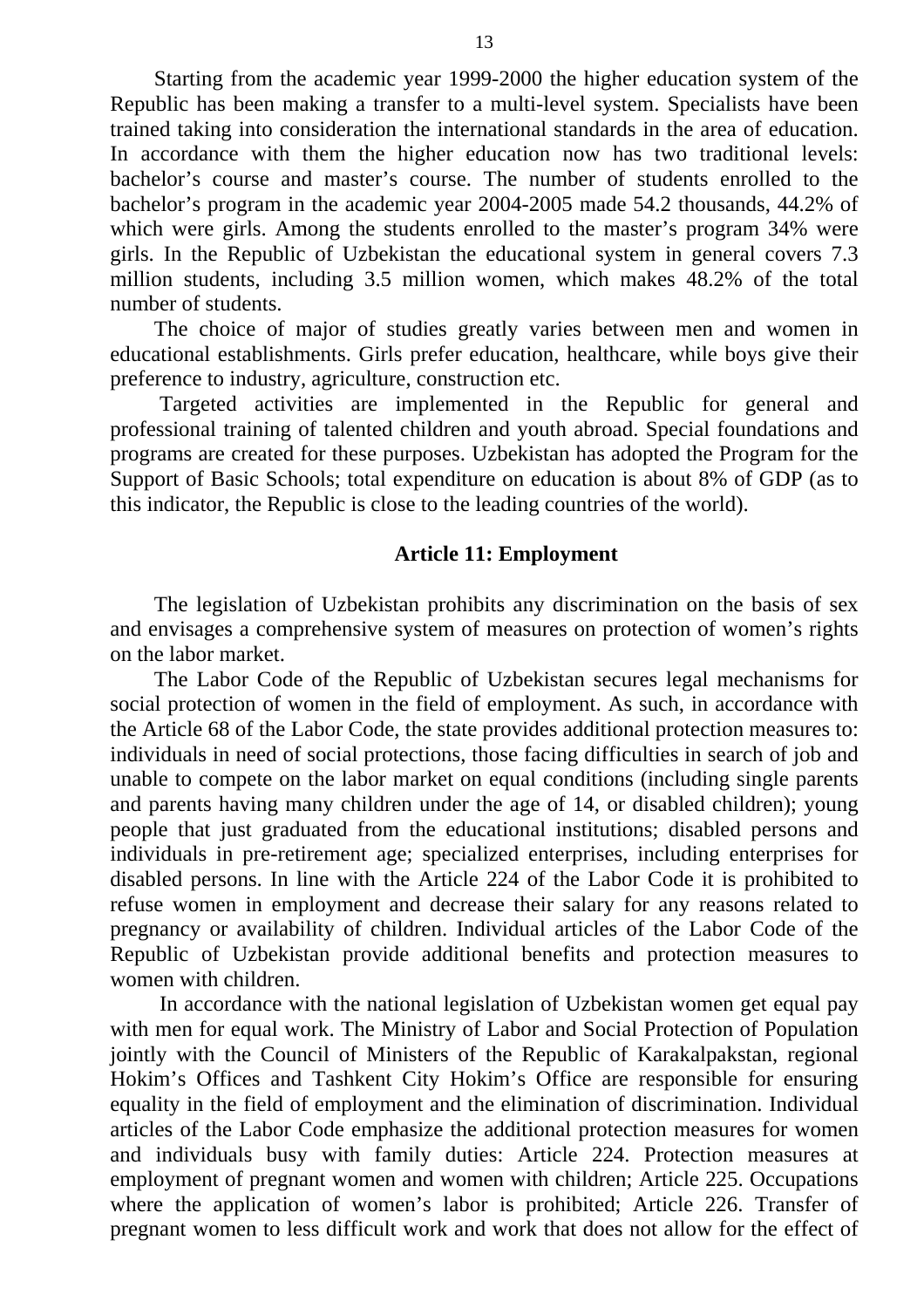unfavorable production factors; Article 227. Transfer of women with children under two years of age to less difficult work and work that does not allow for the effect of unfavorable production factors. Article 228. Restriction of women's labor at overnight and overtime work, weekends and duty trips; Article 228/1. Right of women that have children under three years of age and are employed at organizations and institutions financed from the budget to a contracted duration of working hours; Article 229. Establishment of half-time work for women and individuals busy with family duties; Article 230. Additional day off; Article 231. Benefits provided to women in establishing the order of annual leaves; Article 232. Additional leaves for women with children under twelve or disabled children under sixteen; Maternity and childbirth leave; Article 234. Child rearing leave in case of children under two and under three years of age; Article 235. Leaves for individuals that adopted newborns or became guardians of those; Article 236. Breaks for breastfeeding; Article 237. Protection measures for pregnant women and women with children at discharge of the labor contract; Article238. Protection measures and benefits for people rearing children without mother; Article 233. Maternity leave.

 Women constitute over 44% of economically active population. The level of women's economic involvement is quite lower than that of men – 63.2% against 78.5% respectively. In the aforementioned traditional spheres where women's labor is applied, such as healthcare, education, culture, art, science, the share of women varies from 73.0% to 75.0%.

In an effort to assist the job placement of unemployed population, including women, the labor authorities at local level organize Jobs Fairs on a regular basis jointly with employers (enterprises and organizations), Women's Committee and "Kamolot" Public Movement of Youth. Over 1,000 such fairs are held every year, where over 150,000 vacancies are announced.

The State Program for the Development of Out-work was developed and implemented in the country. By that as many as 400 thousand women are provided with jobs annually. With a view to regulate the situation on labor market, to support small and medium businesses, and to create new vacant positions, the Employment Support Foundation allocates funds for the development of family business through bank credits every year.

Mass media places a special attention to women that are managers of small and medium business enterprises (businesswomen). An example demonstrating that is the "women's wing" of the ruling party – Movement of Entrepreneurs and Businesspeople of the Liberal Democratic Party of Uzbekistan, as well as the Business Women Association of Uzbekistan. Credit unions, established by nongovernmental organizations, were also largely occurring. Their activity is aimed at providing support to women-entrepreneurs.

Yet, due to the difficulties related to a transition period, there is still a problem of women's unemployment, especially in excess manpower districts of the country.

## **Article 12: Equal access to health services**

 Protection of health of mothers and children belongs to the areas of activities prioritized by the state. Maintaining and strengthening women's health is one of the most urgent objectives of the healthcare system in Uzbekistan. At the same time the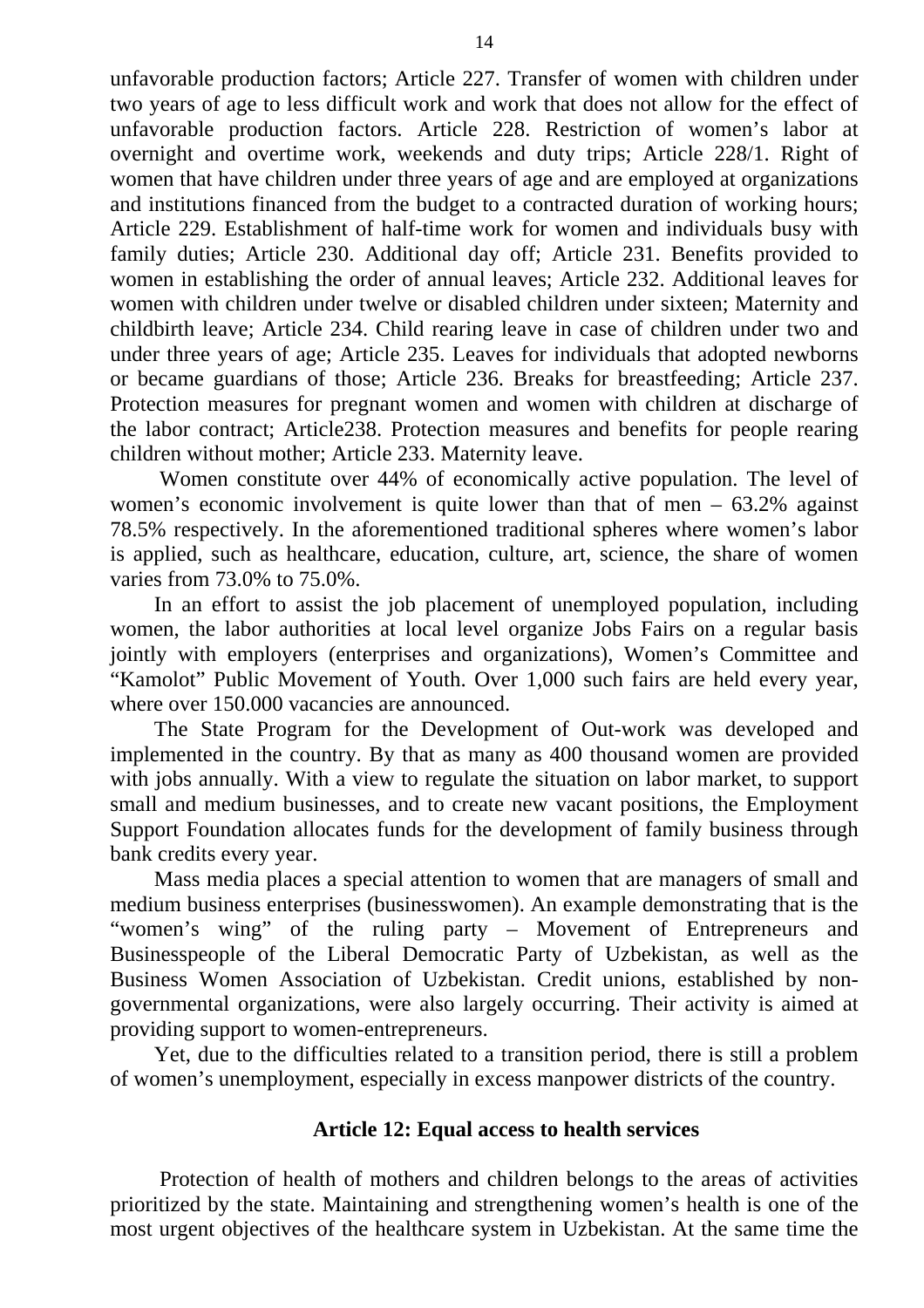principal attention here is given to the issues of reproductive health, protection of motherhood and childhood, decreasing the harmful effects of environmental conditions on women. Life expectancy is 74.1 years for women, and 69.9 years for men. (For comparison: in 1999 life expectancy was 72.7 years for women and 68.1 years for men).

Special attention is now given to the provision of medical services to rural women (over 63% of country population live in rural areas). Owing to the implementation of the Rural Infrastructure Development Program, a network of medical stations was created and medical assistance/obstetrician stations are being reprofiled. The creation of rural medical stations is a key element of the healthcare reform in the Republic.

 The health of mother and child is the main indicator in the level of socioeconomic welfare of the country. Comprehensive programs were developed and have been implemented in the country aiming to recover the health of women in childbearing age and children, involving many ministries, departments, charity foundations, public organizations.

An important result of the implementation of health recovery programs targeted at women in fertile age was the decrease in infant mortality. Infant mortality rate in 2004 made 16.2 deaths per 1,000 live-born children.

A clear-cut tendency in the decrease of the number of abortions was observed in the Republic. Abortion is no longer the main method for preventing the undesired pregnancy. Greater preference is now given to the modern contraceptive measures.

One of the sensitive indicators characterizing women's health and level of healthcare development is maternal mortality rate. From 1991 (before gaining the independence) to 2004 this rate decrease almost 2.5 times in the Republic (from 65.3 to 29.4 per 100,000).

**Nevertheless, in spite of the measures undertaken in this area, the level of maternal and infant mortality remains quite high.** 

## **Article 13: Welfare allowances and social benefits**

As it is well known, one of the main principles supporting the common reform strategy of the Republic in the conditions of transition period is a strong social protection. In action it is implemented by a provision of transfers in monetary or inkind form to certain groups of population through the systems of social insurance and social protection. At present the social support to the population of the Republic is provided in the framework of two large programs: for families with children and for low-income families.

With a view to reinforce individual-based approach to social support and to decrease the administrative expenditure related to its provision, Uzbekistan took a decision that had no analogues in the world practice. Since 1994 in case of the lowincome families support program, and since 1997 in case of the program of support to families with children, the funds allocated from the budget are distributed by local self-governance bodies – mahallas.

Significant support to socially vulnerable groups of society is provided in the form of low-income family grants, made available from the state budget funds (just as assistance to families with children under sixteen). The main criteria in making the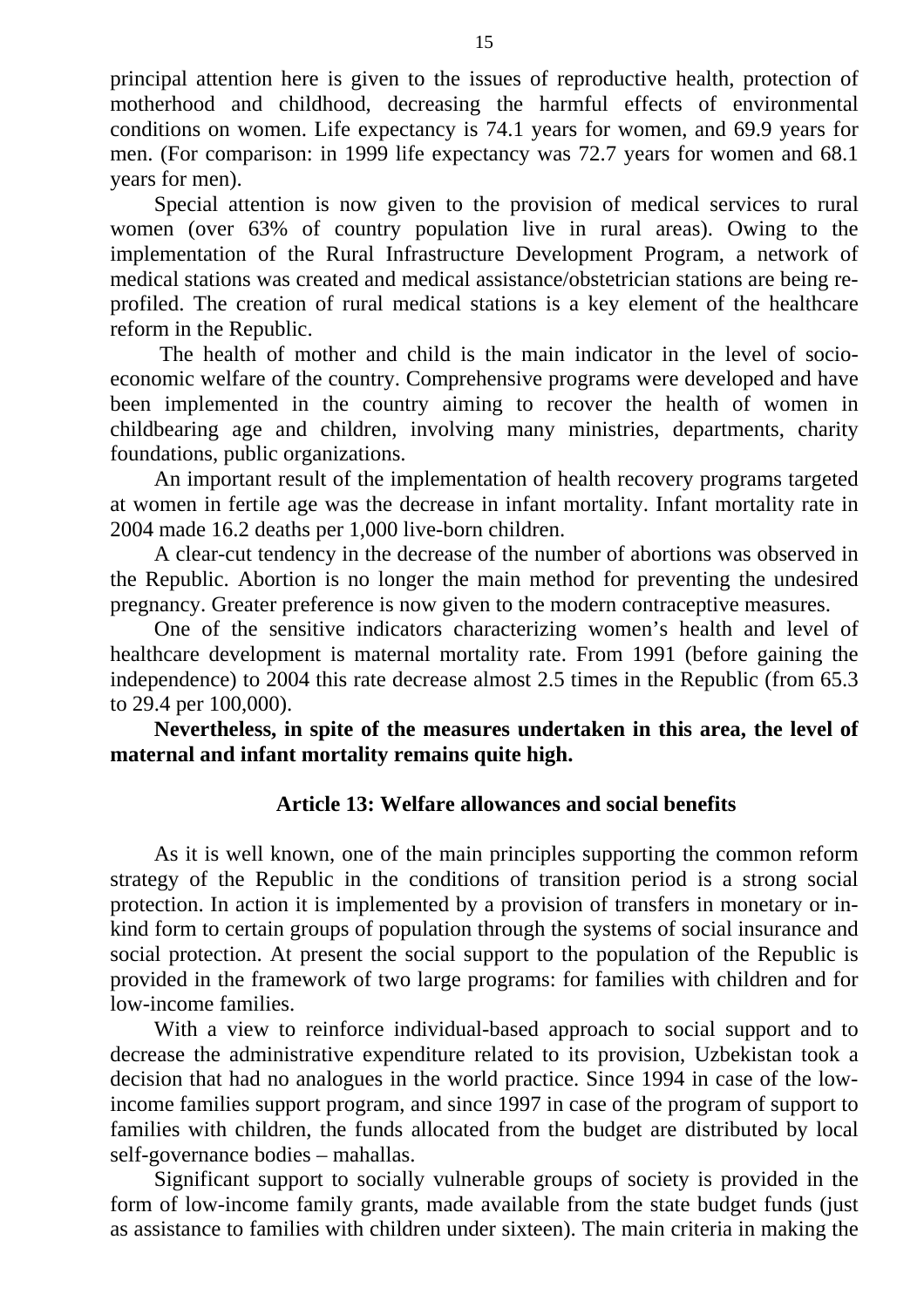decision on provision of such assistance is an average family income per capita – as a rule, not exceeding the amount of the established minimum wage. Other additional characteristics are also taken into consideration, such as the property status of family members, their labor market status, effectiveness of using the homestead land allocated for agricultural purposes, composition of family.

The following types of grants, benefits and allowances are provided to families with children and are included in the unified system of the state assistance to families: monthly allowances to families with children under sixteen; monthly child attendance allowance for mothers (before the child reaches the age of two); extraordinary grant at childbirth; maternity allowance (126 calendar days in total).

The pension system in Uzbekistan provides women with substantial advantages and benefits. The Law of the Republic of Uzbekistan "On state pensions provision to citizens", that entered into force on 1 July 1994, does not make any distinction between citizens on the basis of sex. This law envisages three types of pensions: retirement pension, disability pension and pension in case of loosing a breadwinner. The age requirement for women to retire was established as 55 years. (In 1999, which was proclaimed the Year of Woman in Uzbekistan, this age was decreased to 54 years by the Decree of the President I.Karimov).

In contrast to pensions, the social benefits are established in fixed amounts and do not require certain number of years of service. They differ only depending on a category of persons in need of such support. The system of social benefits distinguishes two categories of people in need of the state support: disabled persons with disability status I and II; single aged citizens, including women over sixty.

## **Article 14: Women living in rural areas**

The Republic of Uzbekistan considers the improvement of rural women's conditions to be one of priority state objectives and takes all necessary measures to ensure the implementation of the CEDAW with respect to women residing in rural areas of the Republic.

The State Rural Infrastructure Development Program has been developed and is implemented in the Republic, where a special attention is given to ensuring the participation of women in the rural areas development on the equal basis with men.

The program provides women with rights to access healthcare services, relevant medical services, consultations; to obtain education; to enjoy adequate living conditions, especially housing, sanitary services, water and electricity supply, communication services and transportation means; to access credits, loans, market system, relevant technologies and equal status in land and agricultural reforms.

Every year the Cabinet of Ministers summarizes the outcomes of the Program implementation and discusses its five key areas: telecommunications; establishment of social capital and social unity; development of economy and entrepreneurship; provision of services, including those in the area of healthcare, childcare, transportation, consulting and banking; development of skills and professional training. The discussion is followed by the development of recommendations that are then addressed to the interested ministries and departments, as well as regional state authorities for implementation and taking relevant measures.

One of the elements of this program is to investigate the needs of rural women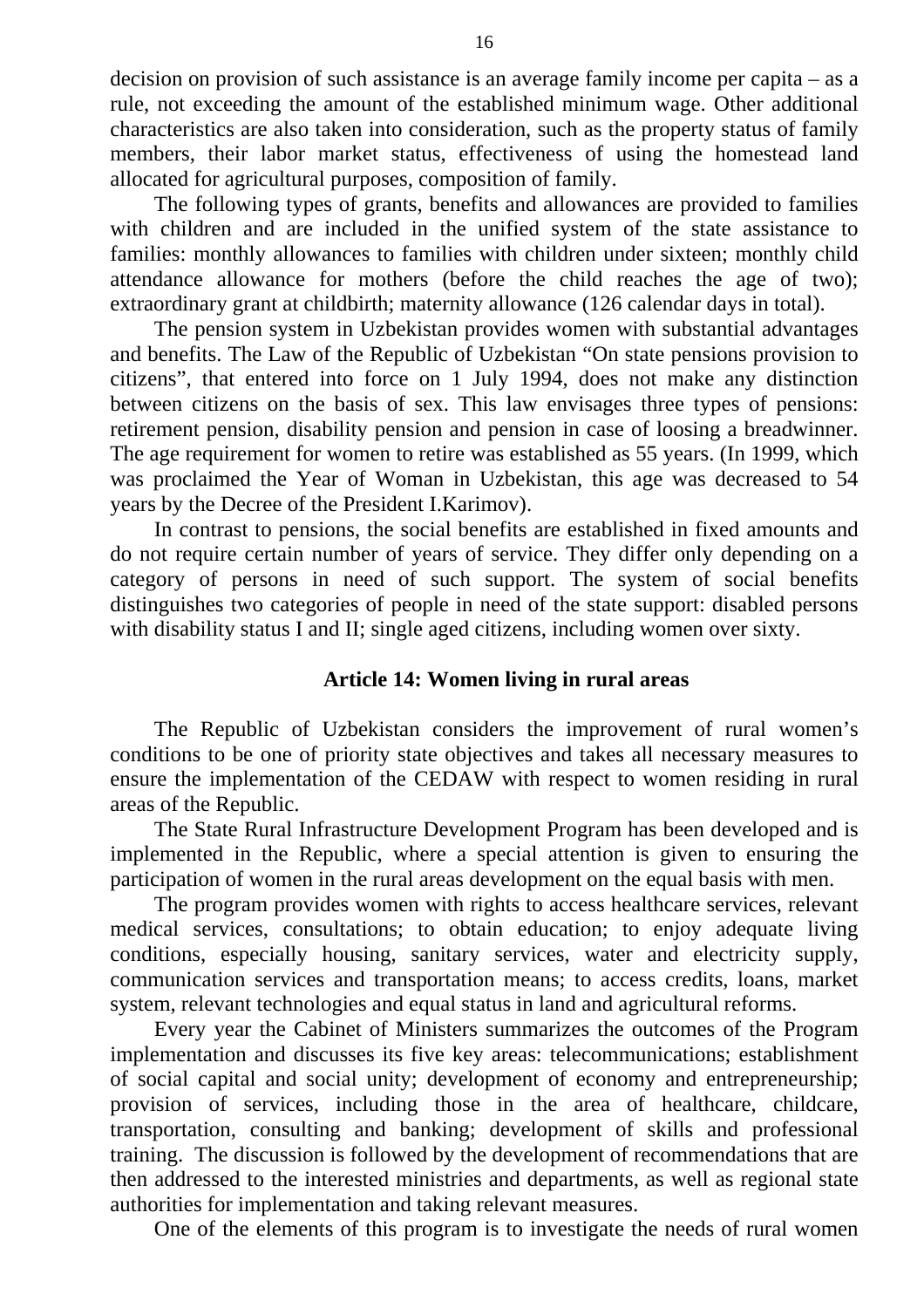in order to assist to their employment and economic sustainability of farms and other agricultural establishments. Family support line is proactively implemented in the framework of the program, securing qualified social support for maintaining the family income at certain level; supporting expert consultations on issues of future viability of farms.

National conferences, contests are held and programs are implemented aiming to reinforce the partnerships between representatives of business circles, communities and public authorities with a view to advance the economic viability of rural communities.

Activities are implemented to build up a capacity in rural areas, create work places and stimulate the renovation of regions and rural areas.

In spite of that, significant number of rural women is occupied with underpaid seasonal jobs.

## **Article 15: Equality before the law and in civil court cases**

The national legislation of the Republic of Uzbekistan recognizes that women are equal to men before the law and ensures equality in civil court cases to all citizens regardless of their sex.

Furthermore, the issues of equality are foreground priorities of the state policy, the National Platform and the Action Plan on the Advancement of Status of Women in Uzbekistan.

Women of the country are provided with equal opportunities as men in terms of exercise of civil legal capacity. Women enjoy equal rights in concluding contracts and agreements, managing property and during court hearings.

The national legislation ensures equal rights to men and women in the freedom of movement and in choosing the place of residence. In the framework of the state strategy for ensuring the equality of women, a long-term project is being implemented, aiming to improve the national mechanism for provision of equal services in the issues of family institution consolidation, identification and consideration of children's interests.

One of the ways to fight inequality and violence against women is to conduct legal awareness-raising.

During the past two years NGOs of the Republic had organized and conducted 3 thousand seminars, round tables and other events aiming to improve the public understanding of women's role in social, economic, and political life.

With a view to promote gender equality, in addition to awareness-raising and educational centers, the NGOs of the republic started establishing legal centers for providing assistance and support to women that found themselves in difficult and complicated situation.

Crisis centers have been implementing their activities in Uzbekistan since 1996. They were established with the support of international organizations. The crisis centers advanced in their development in 1999, which was proclaimed the Year of Woman in Uzbekistan.

The main objective of the State Program during the Year of Woman was directed towards the further development and promotion of women, as well as it was provided with budget financing.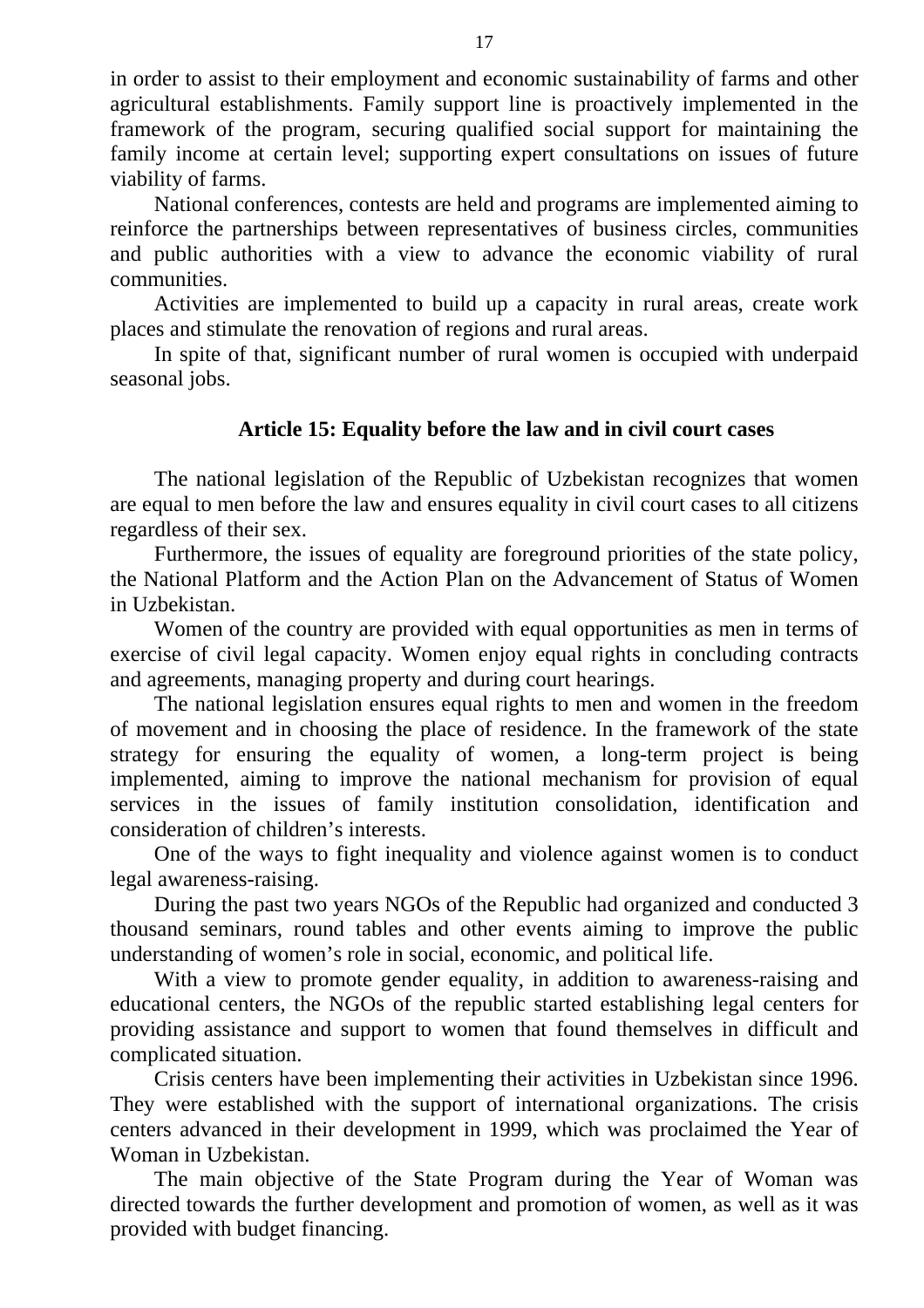It is worthwhile to note the example of stable activities of family social support centers in the regions, located closest possible to the places of families residence and operating in the makhalla guzars (citizens' self-governance bodies). These centers provide legal, psychological and medical assistance to everyone who requests for it. At the same time young girls and women in these centers study various professions demanded in the region, and find employment afterwards.

At present more than 30 NGOs in Uzbekistan work on the issues of violence against women. With a view to implement practical activities in this area, over 20 Crisis Centers, help-lines, advisory and prophylactic centers, as well as family social adaptation centers were created.

Aside from provision of their principal services, these centers work on raising awareness of population on the issues of violence against women, ways to prevent it and about the existing types of assistance to victims of violence. In their work they strive to change the public opinion based on patriarchal stereotypes about the treatment of women.

At that a combination of practical work and scientific sociological research, along with preparation of methodological materials and study guides, allows not only for improving the quality of services provided, but is also reflected in advancing professional level of the organizations themselves.

The evolution of partnership between NGOs working in this area, law enforcement bodies, educational institutions, religious organizations and mass media are evidence of the establishment of civil initiative at local level, organization of counteraction forces against violence aimed to eliminate, avert it and prevent the offences.

On the whole NGOs implement awareness-raising campaigns on improvement of legal knowledge and informational field of civil society, establishment of nonviolence policy in the society. The regional awareness-raising campaign "Life free of violence is our right", implemented since 2000, has provided substantial assistance in forming a firm negative attitude within the society towards manifestations of various forms of violence. Awareness-raising events took place in all regions of the Republic. It framed seminars on increasing the gender sensitivity of civil servants, religious figures, law enforcement personnel, youth and women's organizations, mass media and NGOs.

## **Article 16: Women's rights in marriage and family life**

In Uzbekistan there is no discrimination between men and women in the areas identified in the paragraph 1 of the Article 16. Marriages of children are illegal in Uzbekistan. Family relations in Uzbekistan are regulated by the Family Code (in force since September 1998), which frames the practice of equal treatment of men and women. Equal treatment of women is maintained in the county both according to the law, and in action. In Uzbekistan men bear equal responsibility for raising children and taking care of them.

Issues pertaining to matrimony are regulated in Uzbekistan by the Family Code, which applies to men and women without any distinction. As a rule, it is forbidden to contract a marriage until the age of 18 in case of men, and 17 in case of women. In exceptional circumstances when one of the parties of expected marriage did not come